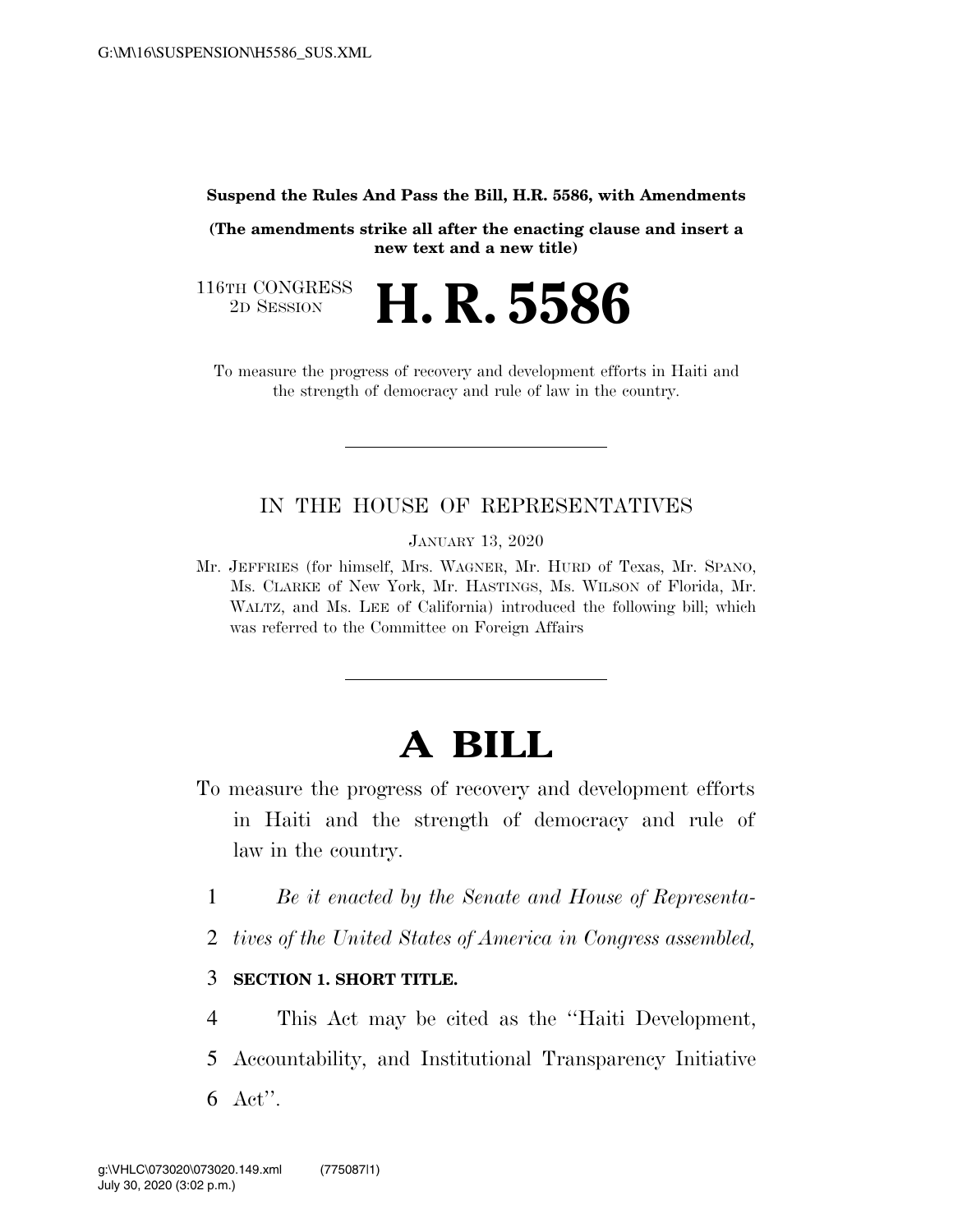## **SEC. 2. FINDINGS.**

Congress finds the following:

 (1) On January 12, 2010, a massive earth- quake struck near the Haitian capital city of Port- au-Prince, leaving an estimated 220,000 people dead, including 103 United States citizens, 101 United Nations personnel, and nearly 18 percent of the nation's civil service, as well as 300,000 injured, 115,000 homes destroyed, and 1,500,000 people dis-placed.

 (2) The Post Disaster Needs Assessment con- ducted by the Government of Haiti, the United Na- tions, the World Bank, the Inter-American Develop- ment Bank, and others estimated that damage and economic losses from the January 12, 2010, earth-quake totaled \$7,804,000,000.

 (3) The international community, led by the United States and the United Nations, mounted an unprecedented humanitarian response to the earth- quake in Haiti. Through 2018, more than \$8 billion has been disbursed by donors. Since the 2010 earth- quake, the United States Government has disbursed more than \$4,000,000,000 in recovery and develop-ment funding.

 (4) On October 4, 2016, Hurricane Matthew struck southwestern Haiti on the Tiburon Peninsula,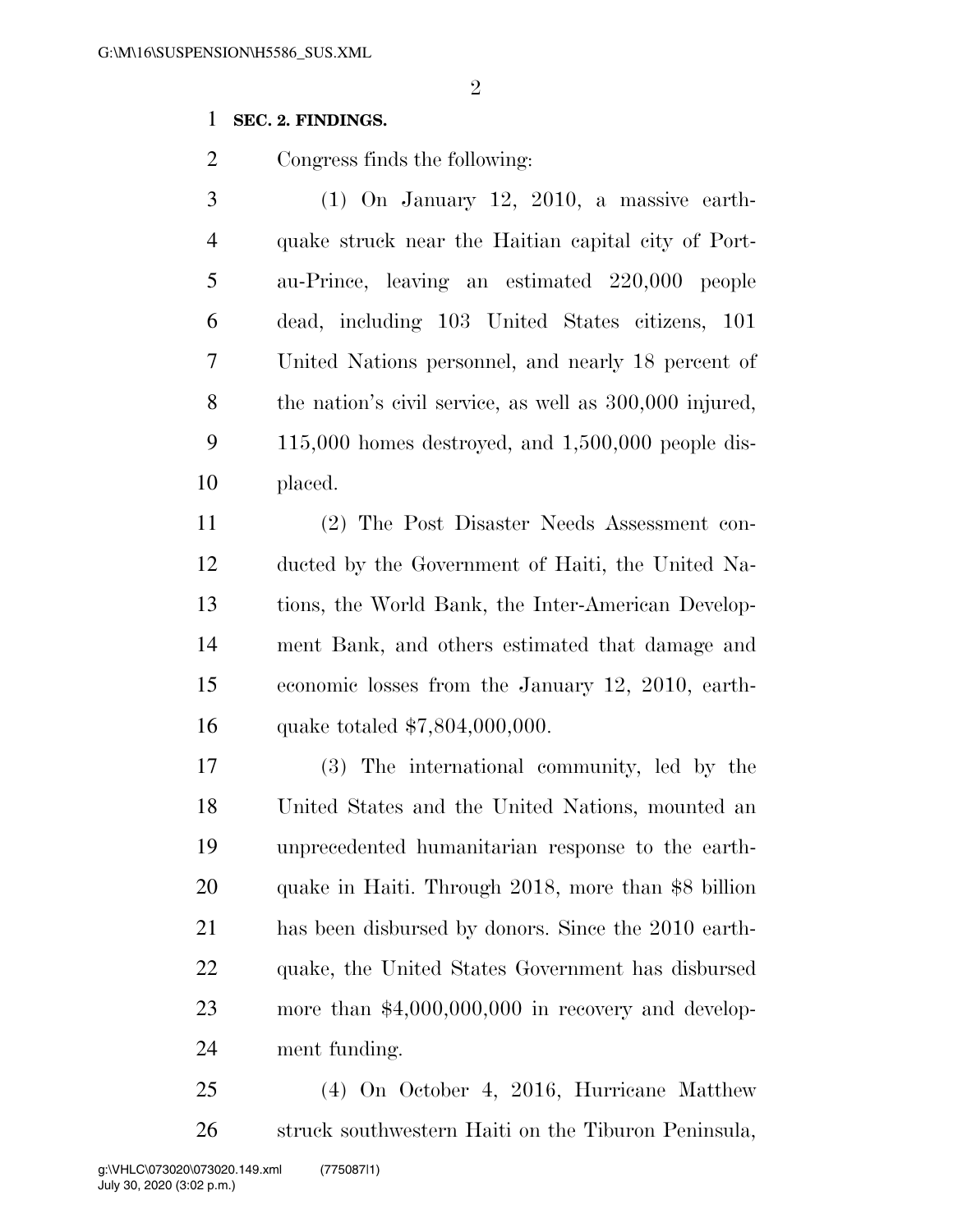causing widespread damage and flooding and leaving 1.4 million people in need of immediate assistance. Recovery efforts continue more than three years later.

 (5) Prior to both the earthquake and hurricane, Haiti registered among the lowest socioeconomic in- dicators and had the second highest rate of income disparity in the world - conditions that have further complicated disaster recovery and resilience efforts.

 (6) In June 2019 the World Food Program re- ported that Haiti has one of the highest levels of chronic food insecurity in the world, with more than half of its total population chronically food insecure and 22 percent of children chronically malnourished.

 (7) In October 2010, an unprecedented out- break of cholera in Haiti resulted in over 800,000 reported cases and over 9,000 deaths to date. The Pan American Health Organization reported in 2018 that the cholera incidence rate in Haiti is 25.5 cases per 100,000.

 (8) With United States assistance, almost 22 14,000 jobs have been created since the 2010 earth- quake, largely in the apparel industry at the Caracol Industrial Park (in partnership with the Inter-Amer-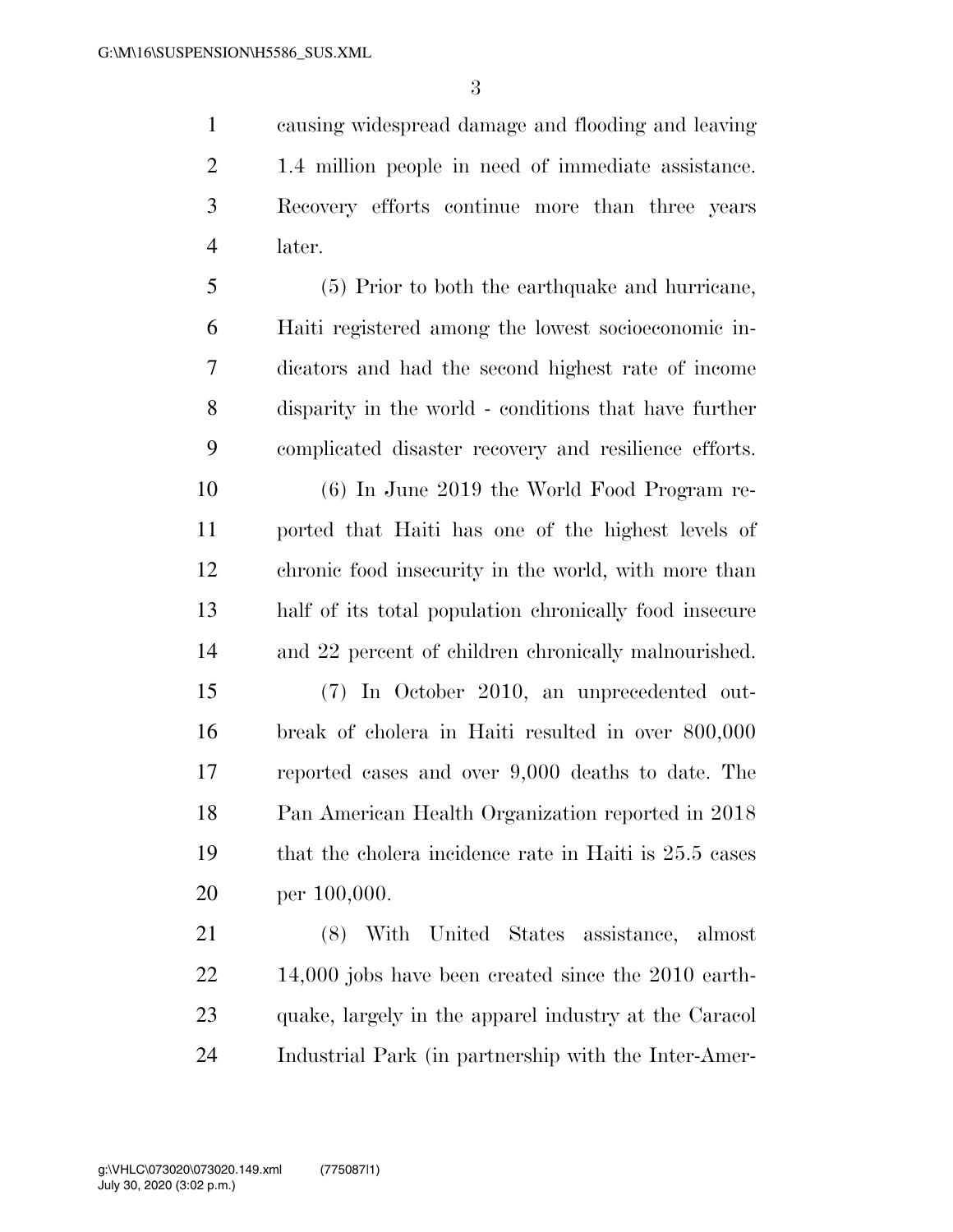ican Development Bank, the Haitian Government, and the private sector) in northern Haiti.

 (9) According to the Haitian National Human Rights Defense Network, on November 13, 2018, at least 59 people were shot and killed in the Port-au- Prince neighborhood of La Saline. After months of investigations, no one has been held responsible for the La Saline massacre.

 (10) Since 2018, tens of thousands of Haitians have participated in popular demonstrations de- manding accountability over government manage- ment of Petrocaribe resources. In early 2019, the Haitian superior court of auditors released a series of reports implicating high-level government officials 15 in the misappropriation of funds.

 (11) From August 2018 through February 2019, local human rights organizations reported that 64 Haitian citizens were killed in protests.

 (12) According to the Committee to Protect Journalists, five Haitian journalists were shot while covering protests in 2019 and one was killed. On September 23, 2019, Associated Press photo- journalist Chery Dieu-Nalio was shot by Haitian 24 Senator Jean Marie Ralph Féthière when the Sen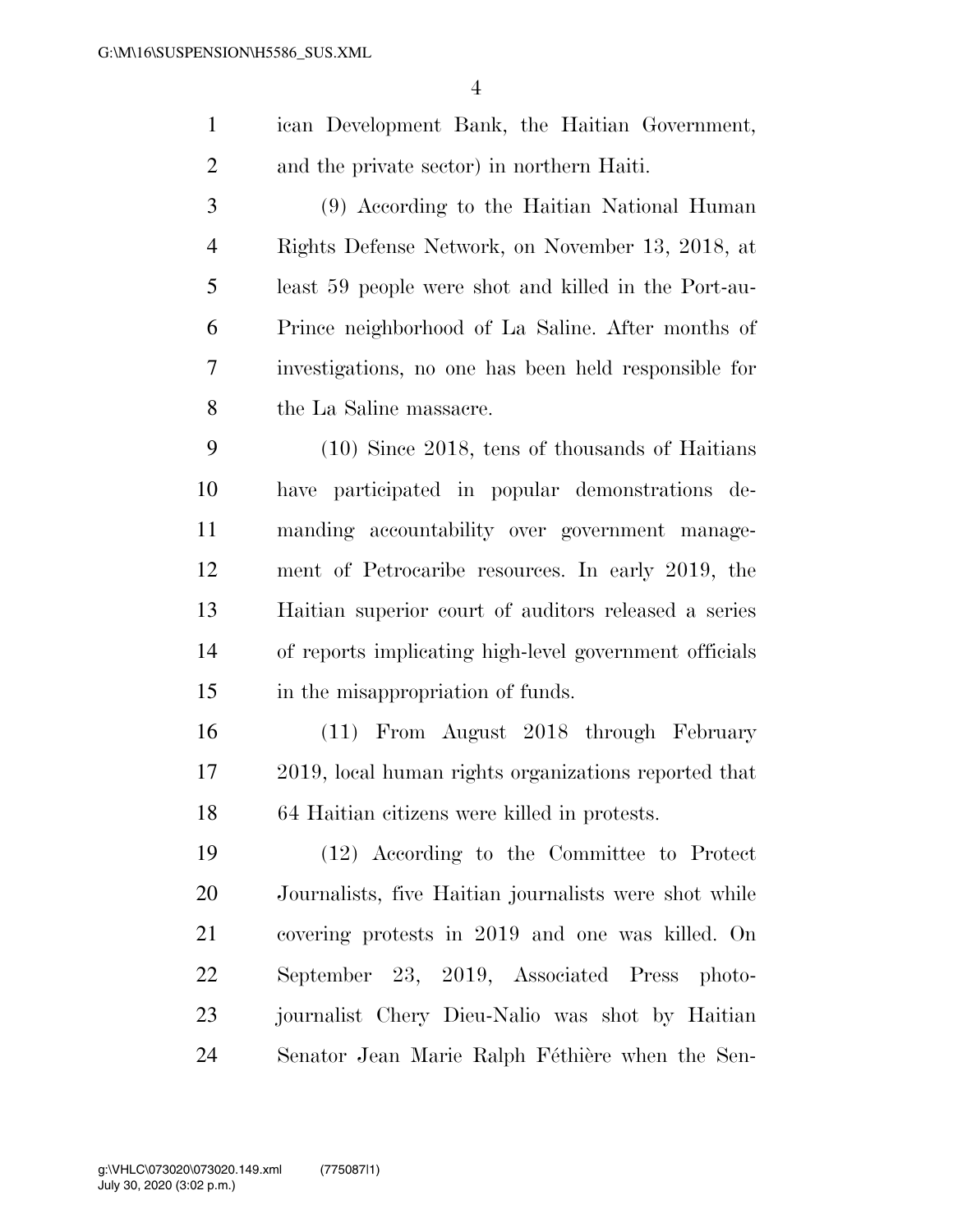ator fired multiple shots near a crowd outside of parliament.

 (13) Economic growth in Haiti is projected to drop below 1.5 percent this year. Inflation is esti- mated to be 15 percent and the local currency has depreciated by 30 percent in the past year. The Hai- tian government and parliament have failed to pass a budget for two years, preventing the International Monetary Fund and other multilaterals from dis-bursing millions in international assistance.

 (14) Midterm elections set for October 2019 did not take place, and since January 2020 President Moise has ruled by decree.

#### **SEC. 3. STATEMENT OF POLICY.**

 It is the policy of the United States to support the sustainable rebuilding and development of Haiti in a man-ner that—

 (1) recognizes Haitian independence, self-reli- ance, sovereignty, democratic governance, and effi-ciency;

 (2) promotes Haitian-led efforts for reconstruc-22 tion and development of Haiti;

 (3) strengthens the capacity of civil society and supports private sector initiatives that foster eco-nomic opportunities in Haiti;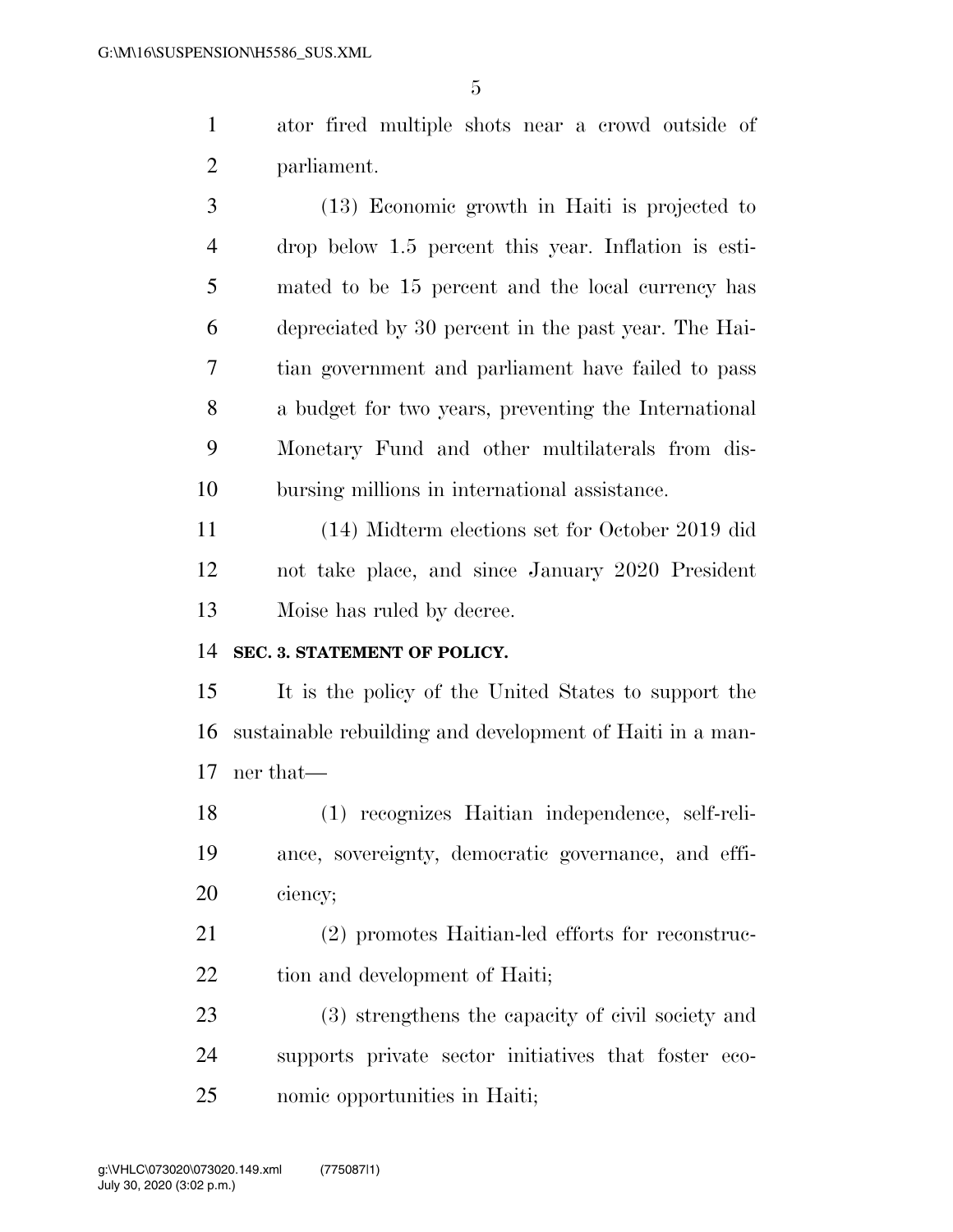| $\mathbf{1}$   | (4) fosters collaboration between the Haitian di-       |
|----------------|---------------------------------------------------------|
| $\overline{2}$ | aspora in the United States and the Haitian Govern-     |
| 3              | ment;                                                   |
| $\overline{4}$ | (5) combats impunity and prioritizes delivering         |
| 5              | justice to victims of human rights abuses;              |
| 6              | $(6)$ ensures the protection of press freedoms          |
| 7              | and promotion of a free and independent Haitian         |
| 8              | press;                                                  |
| 9              | (7) promotes respect for freedom of assembly            |
| 10             | and the rights of Haitians to peacefully demonstrate;   |
| 11             | (8) demands increased transparency and ac-              |
| 12             | countability among all branches of government and       |
| 13             | supports anti-corruption and addresses<br>human         |
| 14             | rights concerns;                                        |
| 15             | (9) prioritizes strengthening community resil-          |
| 16             | ience to environmental and weather-related impacts;     |
| 17             | and                                                     |
| 18             | (10) promotes democratic principles, including          |
| 19             | free, fair, and timely elections in accordance with the |
| 20             | Haitian Constitution.                                   |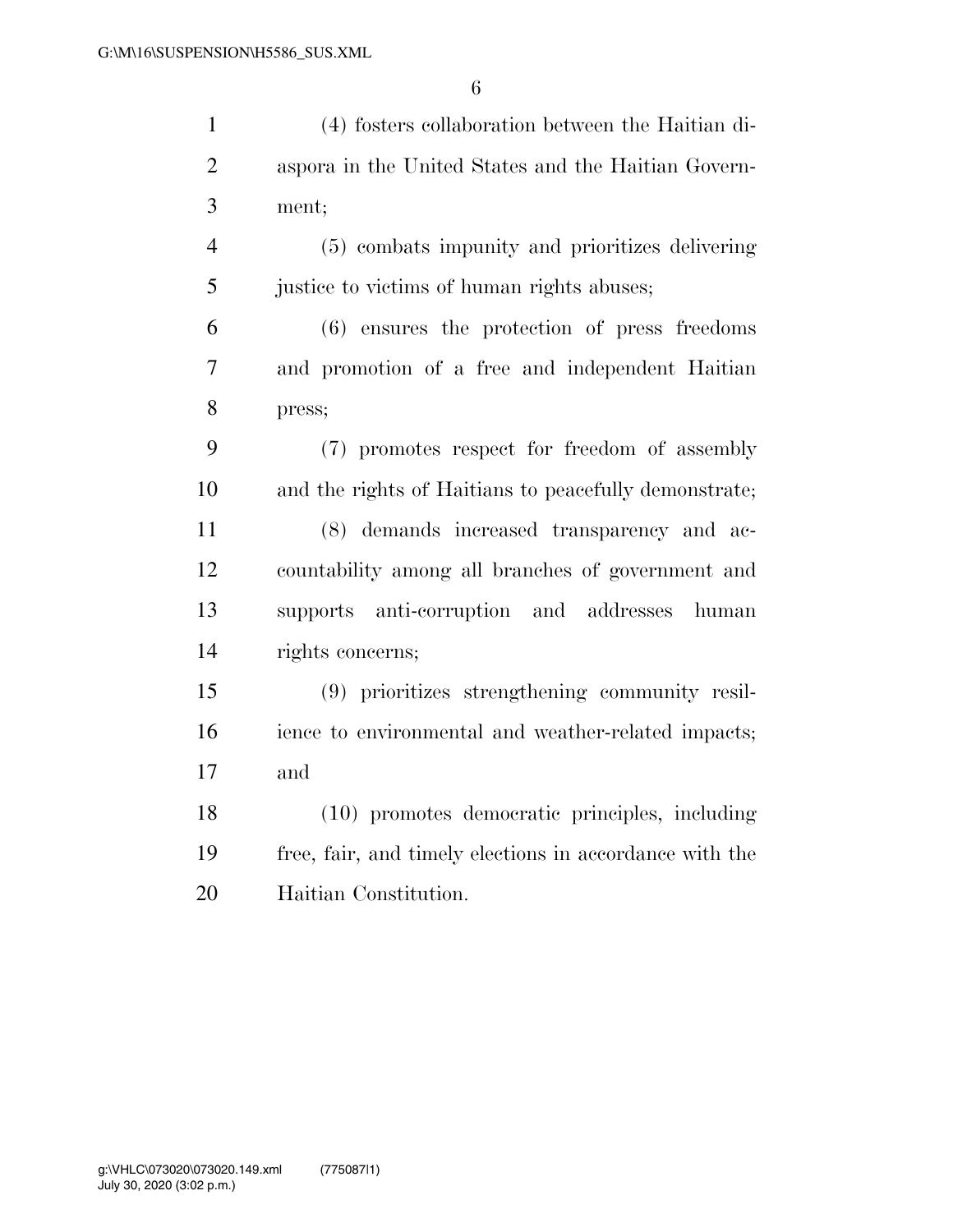|   | 1 SEC. 4. STRENGTHENING HUMAN RIGHTS AND ANTI-COR- |
|---|----------------------------------------------------|
|   | RUPTION EFFORTS IN HAITI AND HOLDING               |
| 3 | PERPETRATORS OF LA SALINE MASSACRE                 |
|   | <b>ACCOUNTABLE.</b>                                |

 (a) SECRETARY OF STATE PRIORITIZATION.—The Secretary of State shall prioritize the protection of human rights and anti-corruption efforts in Haiti by—

 (1) fostering strong relationships with inde- pendent civil society groups focused on monitoring corruption and human rights abuses and promoting democracy in Haiti;

 (2) supporting the efforts of the Haitian Gov- ernment to identify human rights violators and cor- rupt actors in Haiti, including public and private sector actors, and hold them accountable for their actions; and

 (3) addressing concerns of impunity for alleged orchestrators of the La Saline massacre.

(b) ASSESSMENT.—

20 (1) ELEMENTS.—Not later than 180 days after 21 the date of the enactment of this Act, the Secretary of State, in consultation with nongovernmental orga- nizations in Haiti and the United State, shall submit to the appropriate congressional committees a de-tailed assessment of the happenings on November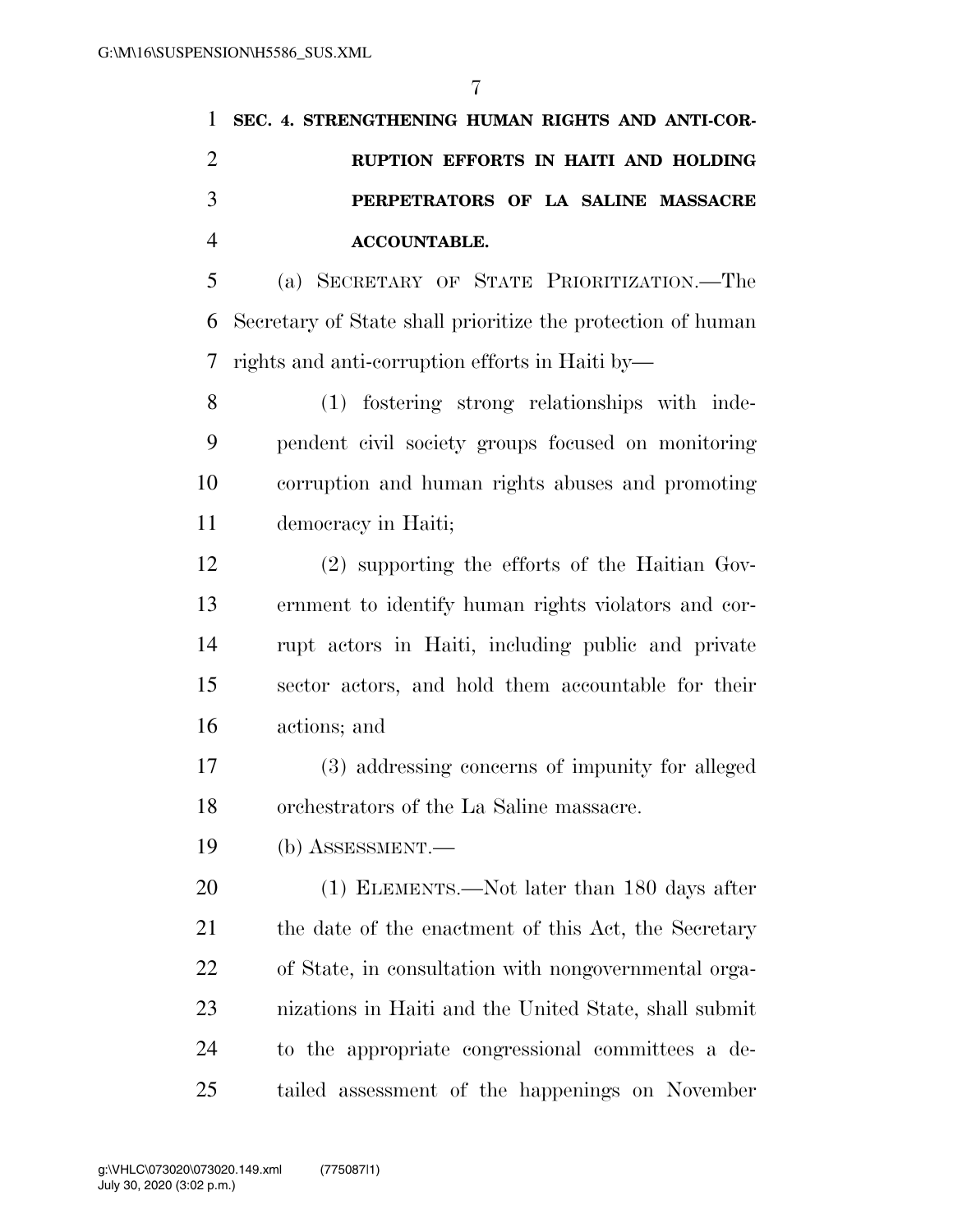| $\mathbf{1}$   | 13, 2018, in the Port-au-Prince neighborhood of La        |
|----------------|-----------------------------------------------------------|
| $\overline{2}$ | Saline. The assessment shall include the following:       |
| 3              | (A) An examination of any links between                   |
| $\overline{4}$ | the massacre in La Saline and mass protests               |
| 5              | that occurred concurrently in the country.                |
| 6              | (B) An analysis of the reports on the La                  |
| 7              | Saline massacre authored by the United Na-                |
| 8              | tions, the European Union, and the Haitian                |
| 9              | Government.                                               |
| 10             | (C) A detailed description of all known ac-               |
| 11             | tors implicated in the shooting.                          |
| 12             | (D) An overview of efforts taken by the                   |
| 13             | Haitian Government to bring the orchestrators             |
| 14             | of the La Saline massacre to justice.                     |
| 15             | (E) An assessment of the ensuing treat-                   |
| 16             | ment and displacement of the La Saline shoot-             |
| 17             | ing survivors.                                            |
| 18             | (2) PUBLIC AVAILABILITY.—The assessment re-               |
| 19             | quired under paragraph (1) shall be made publicly         |
| 20             | available on the website of the Department of State.      |
| 21             | SEC. 5. ACTIONS TO PROMOTE FREEDOM OF THE PRESS           |
| 22             | AND ASSEMBLY IN HAITI.                                    |
| 23             | The Secretary of State shall prioritize the promotion     |
| 24             | of press and assembly freedoms, as well as the protection |
| 25             | of journalists, in Haiti by-                              |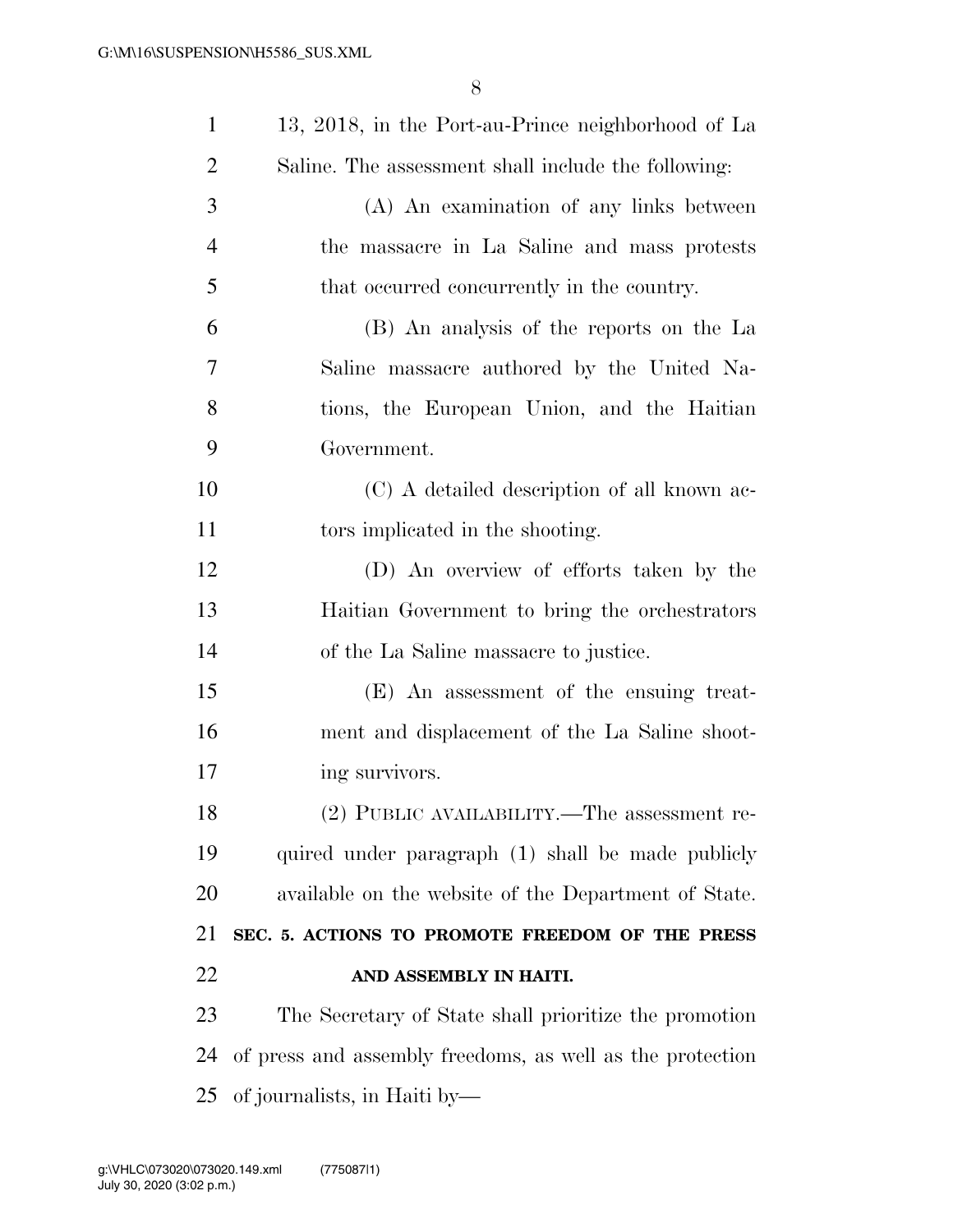| $\mathbf{1}$   | (1) advocating for increased protections for the          |
|----------------|-----------------------------------------------------------|
| $\overline{2}$ | press and the freedom to peacefully assemble in           |
| 3              | Haiti;                                                    |
| $\overline{4}$ | (2) collaborating with government and non-                |
| 5              | government officials to develop and implement legal       |
| 6              | protections for journalists in Haiti;                     |
| 7              | (3) supporting efforts to strengthen trans-               |
| 8              | parency and access to information in Haiti;               |
| 9              | (4) ensuring that threats and attacks on jour-            |
| 10             | nalists and protesters are fully investigated and per-    |
| 11             | petrators are held accountable;                           |
| 12             | (5) developing increased protection measures              |
| 13             | for peaceful protesters in accordance with Haitian        |
| 14             | law; and                                                  |
| 15             | (6) financing efforts to strengthen capacity for          |
| 16             | independent journalists and increase support for in-      |
| 17             | vestigative journalism.                                   |
|                | 18 SEC. 6. ACTIONS TO SUPPORT POST-EARTHQUAKE AND         |
| 19             | POST-HURRICANE RECOVERY AND DEVELOP-                      |
| 20             | <b>MENT IN HAITI.</b>                                     |
| 21             | The Secretary of State, in coordination with the Ad-      |
| 22             | ministrator of the United States Agency for International |
| 23             | Development, shall prioritize post-earthquake and post-   |
| 24             | hurricane recovery and development efforts in Haiti by—   |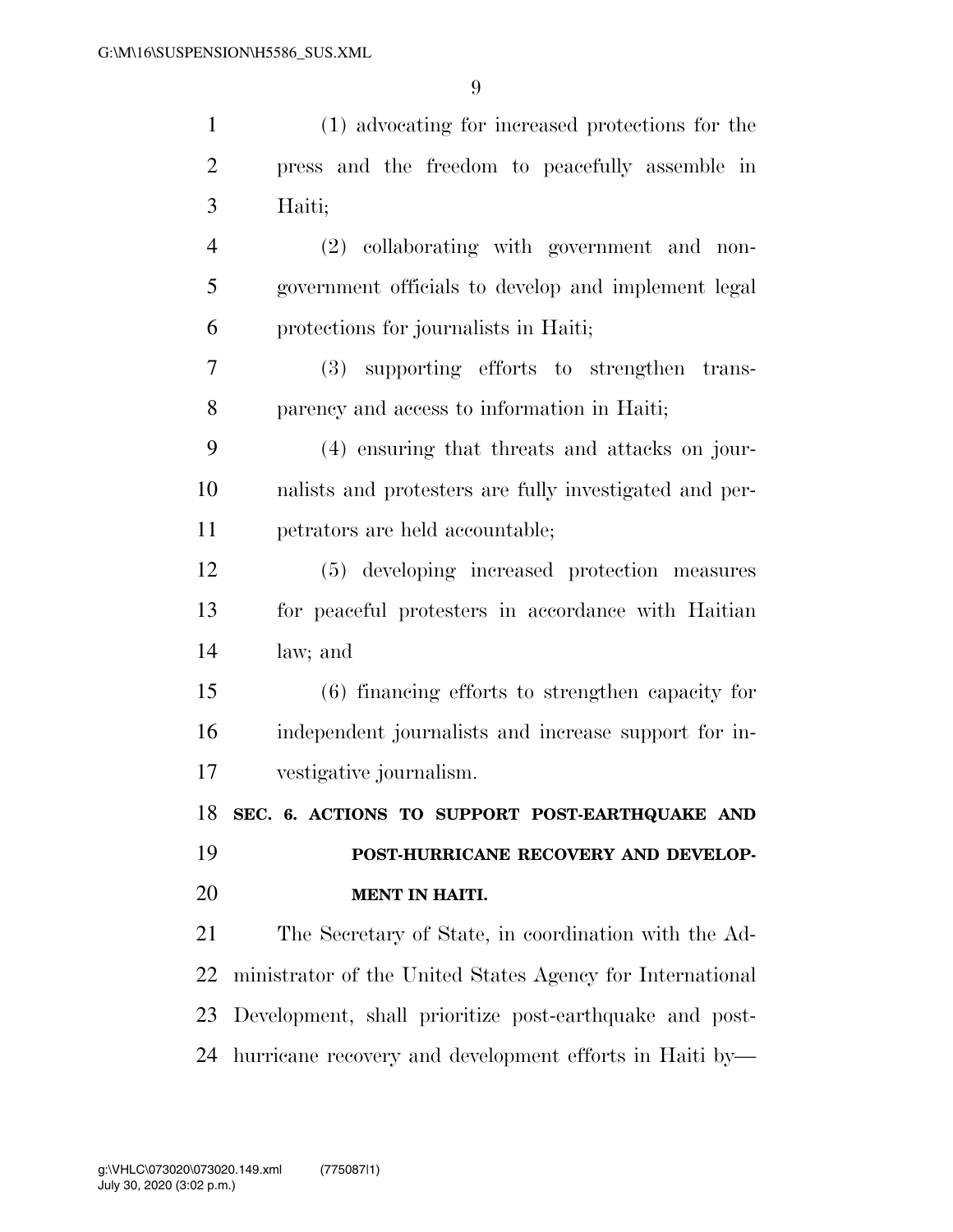| $\mathbf{1}$   | (1) collaborating with the Haitian Government              |
|----------------|------------------------------------------------------------|
| $\overline{2}$ | on a detailed and transparent development plan that        |
| 3              | includes clear objectives and benchmarks;                  |
| 4              | (2) building the capacity of local institutions            |
| 5              | through post-earthquake and post-hurricane recovery        |
| 6              | and development planning;                                  |
| $\tau$         | (3) assessing the impact of both the United                |
| 8              | States' and the international community's recovery         |
| 9              | and development efforts in Haiti over the past 10          |
| 10             | years;                                                     |
| 11             | (4) supporting disaster resilience and recon-              |
| 12             | struction efforts; and                                     |
| 13             | (5) addressing the underlying causes of poverty            |
| 14             | and inequality, including by providing health re-          |
| 15             | sources, access to clean water, food, and shelter.         |
| 16             | SEC. 7. REPORT.                                            |
| 17             | (a) IN GENERAL.—Not later than 180 days after the          |
| 18             | date of the enactment of this Act, the Secretary of State, |
| 19             | in coordination with the Administrator of the United       |
| 20             | States Agency for International Development, shall submit  |
| 21             |                                                            |
|                | to the appropriate congressional committees a report that  |
| 22             | includes the following:                                    |
| 23             | (1) A strategy for carrying out the initiatives            |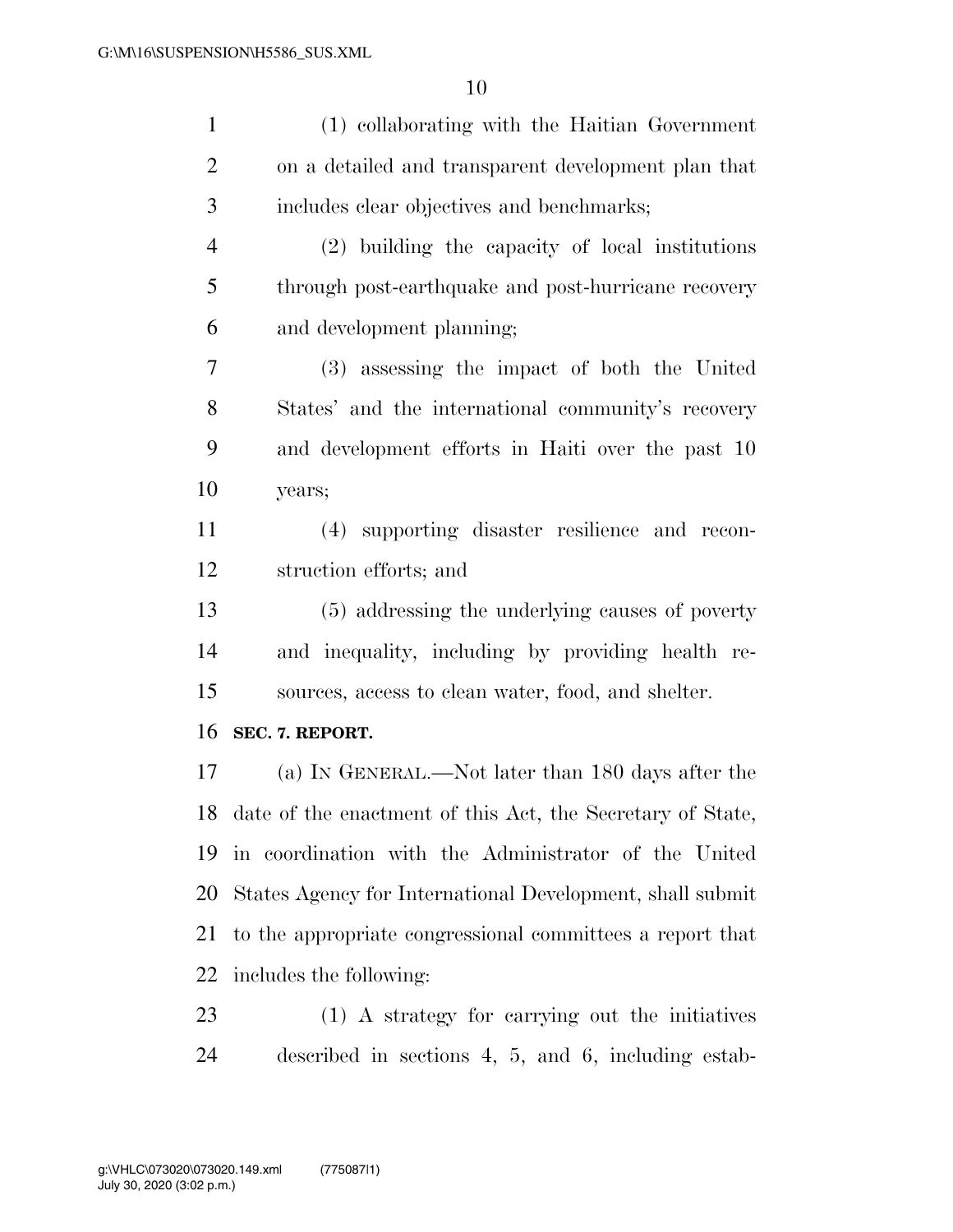- lished baselines, benchmarks, and indicators to measure outcomes and impact.
- (2) An assessment of corruption in Haiti, in- cluding an analysis of corruption among the public and private sectors, a list of government and non- government officials known or alleged to have par- taken in corruption or human rights violations, and a list of United States entities, including financial institutions, with financial ties to alleged corrupt ac-tors in Haiti.
- (3) An overview of efforts taken by the Haitian Government to address public and private sector cor-ruption.
- (4) A description of United States Government efforts to consult and engage with Haitian Govern- ment officials and independent civil society groups focused on monitoring corruption and human rights abuses and promoting democracy in Haiti to address the Petrocaribe scandal and other acts of corruption within the Haitian Government.
- (5) An assessment of the Haitian Government's efforts to support displaced survivors of urban and gang violence.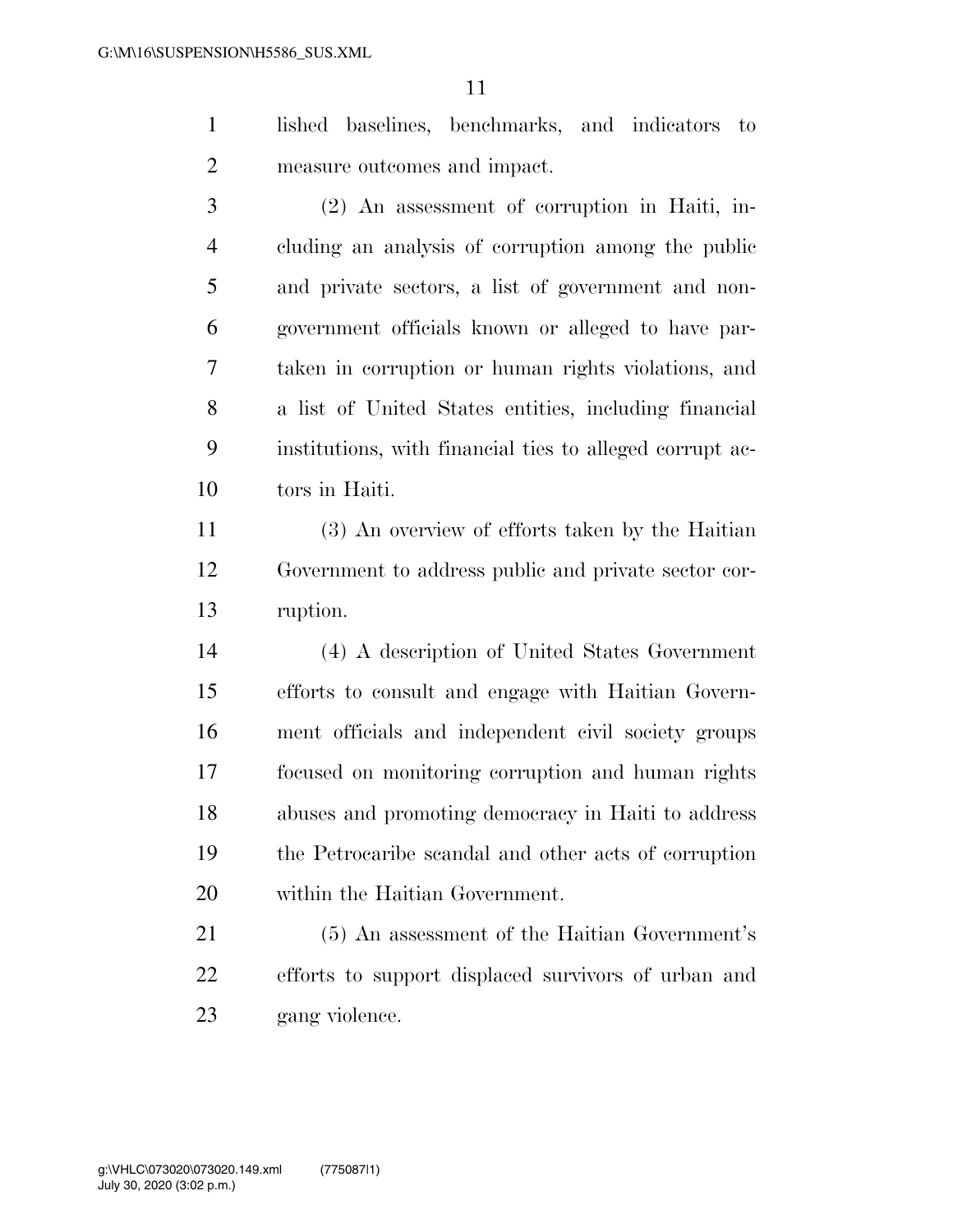| $\mathbf{1}$   | (6) A detailed description of all known attacks        |
|----------------|--------------------------------------------------------|
| $\overline{2}$ | on journalists in the past since the beginning of      |
| 3              | "country lock" protests in July 2018.                  |
| $\overline{4}$ | (7) An assessment of the Haitian Government's          |
| 5              | response to civic protests that have taken place since |
| 6              | July 2018 and any allegations of human rights          |
| 7              | abuses.                                                |
| 8              | (8) An analysis of the Haitian Government's ef-        |
| 9              | forts to increase protection for journalists.          |
| 10             | (9) A description of United States Government-         |
| 11             | led efforts to promote press freedom in Haiti over     |
| 12             | the last three years and an outline of any additional  |
| 13             | best practices the United States Government can        |
| 14             | employ to promote press freedom and the freedom of     |
| 15             | expression in Haiti.                                   |
| 16             | $(10)$ A plan, developed in collaboration with the     |
| 17             | Haitian Government, to support development goals       |
| 18             | that includes the following:                           |
| 19             | (A) Strengthening institutions at the na-              |
| 20             | tional and local levels.                               |
| 21             | (B) Strengthening democratic governance                |
| 22             | at the national and local levels.                      |
| 23             | $(11)$ A description of best practices to ensure       |
| 24             | efficient and transparent earthquake and hurricane     |
| 25             | recovery and development efforts in Haiti.             |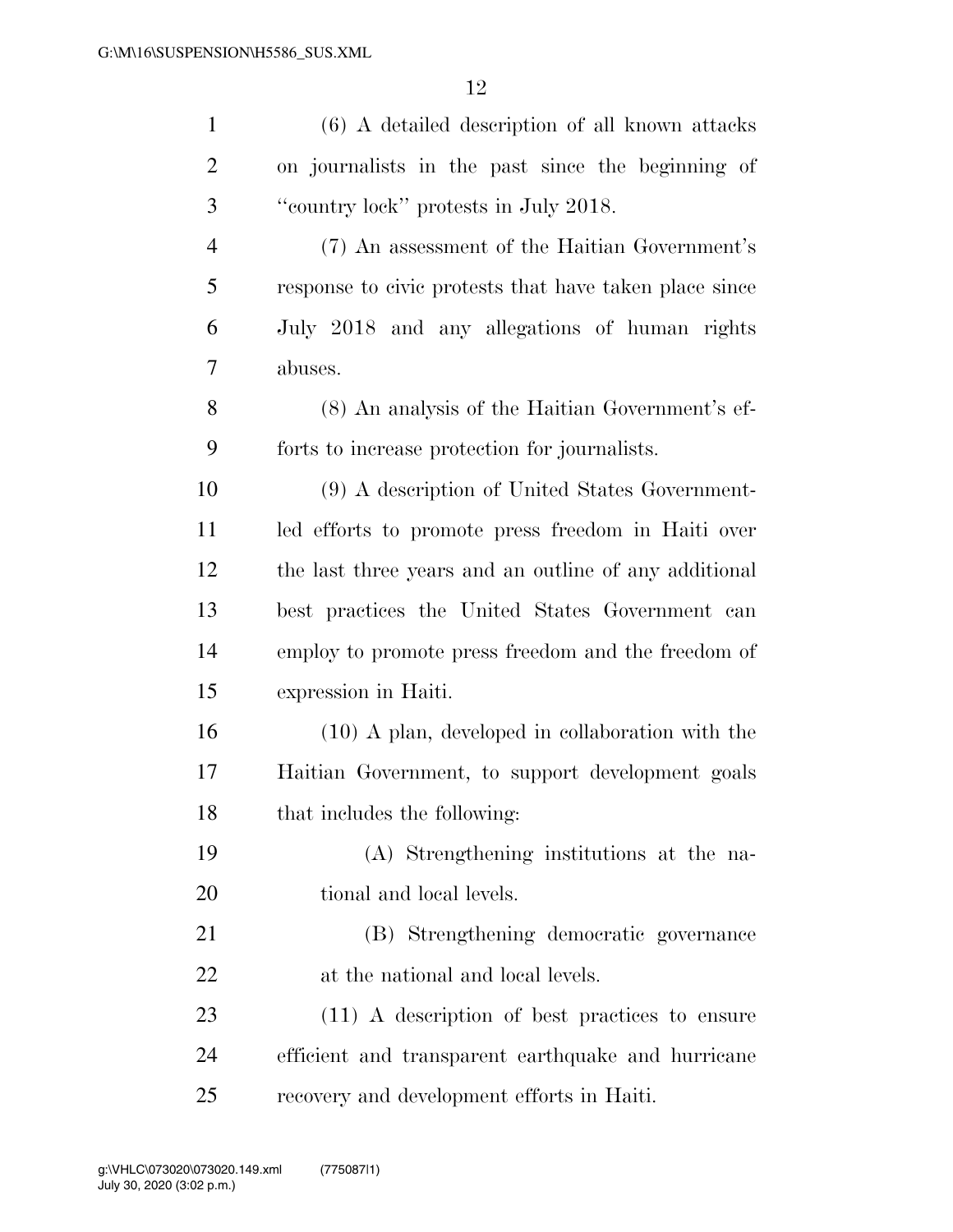(12) An analysis of the effectiveness and sus- tainability of United States-financed development projects, including the Caracol Industrial Park and supporting infrastructure. (13) A breakdown of local procurement by year and a description of efforts to increase local procure- ment, including food aid. (14) The design of quantitative and qualitative indicators to assess progress and benchmarks for United States initiatives focused on natural disaster recovery, resilience, and sustainable development in Haiti. (15) A description of United States efforts taken to assist the Haitian people in their pursuits for free and fair democratic elections. (b) CONSULTATION.—In preparing the report re- quired under paragraph (1), the Secretary of State and the USAID Administrator shall consult with nongovern- mental organizations and civil society groups in Haiti and the United States, as well as the Government of Haiti where appropriate. (d) PUBLIC AVAILABILITY.—The report required under paragraph (1) shall be made publicly available on

the website of the Department of State.